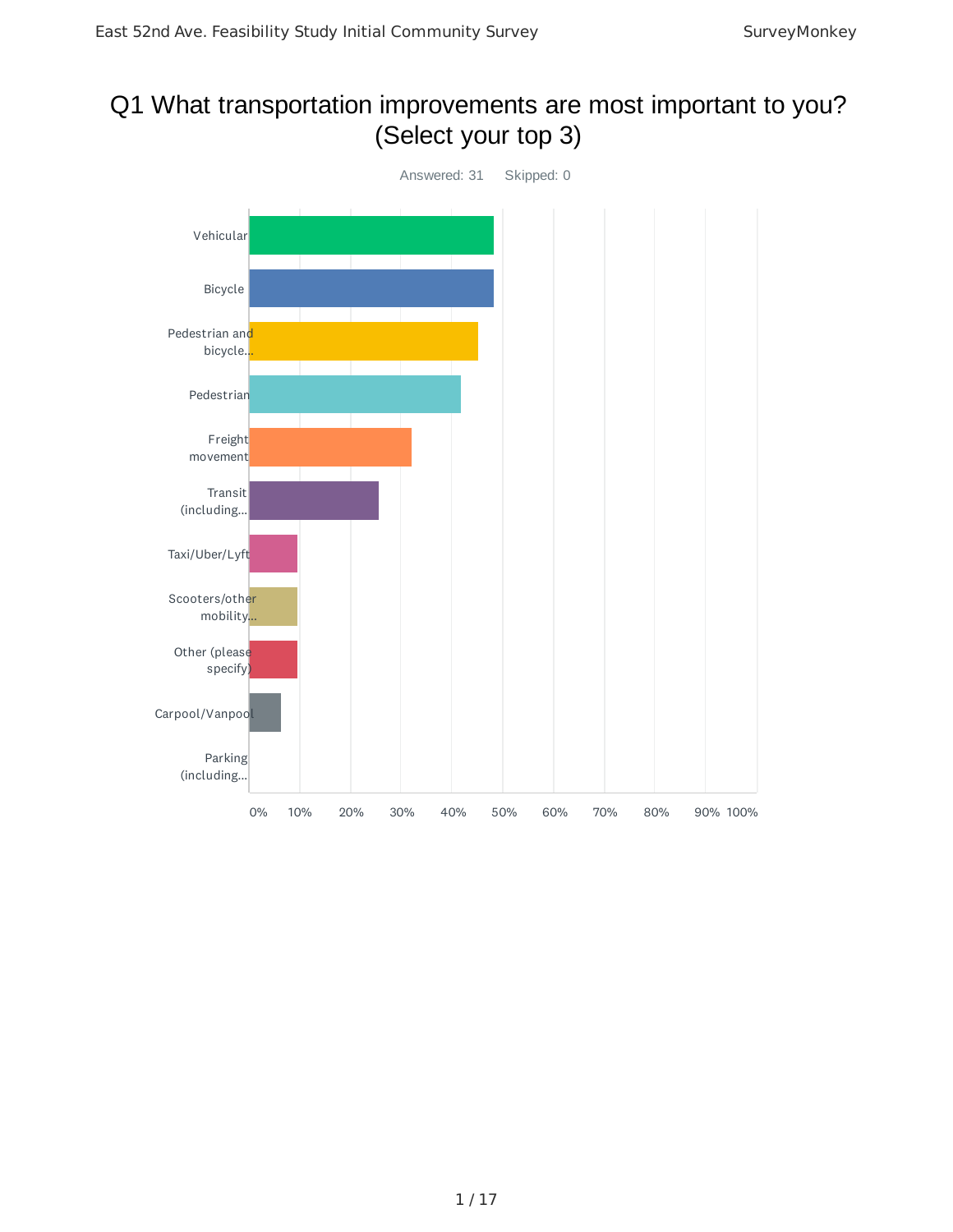| <b>ANSWER CHOICES</b>                      |                                                   | <b>RESPONSES</b> |                    |
|--------------------------------------------|---------------------------------------------------|------------------|--------------------|
| Vehicular                                  |                                                   | 48.39%           | 15                 |
| <b>Bicycle</b>                             |                                                   | 48.39%           | 15                 |
|                                            | Pedestrian and bicycle crossings                  | 45.16%           | 14                 |
| Pedestrian                                 |                                                   | 41.94%           | 13                 |
| Freight movement                           |                                                   | 32.26%           | 10                 |
|                                            | Transit (including access to stops)               | 25.81%           | 8                  |
| Taxi/Uber/Lyft                             |                                                   | 9.68%            | 3                  |
| Scooters/other mobility devices            |                                                   | 9.68%            | 3                  |
| Other (please specify)                     |                                                   | 9.68%            | 3                  |
| Carpool/Vanpool                            |                                                   | 6.45%            | 2                  |
| Parking (including increased availability) |                                                   | $0.00\%$         | $\Omega$           |
| Total Respondents: 31                      |                                                   |                  |                    |
|                                            |                                                   |                  |                    |
| #                                          | <b>OTHER (PLEASE SPECIFY)</b>                     |                  | <b>DATE</b>        |
| 1                                          | better quality roadways that are currently in use |                  | 10/29/2020 8:30 AM |
| 2                                          | sidewalks, cutters, other basic neglected needs   |                  | 10/19/2020 7:29 AM |
| 3                                          | More car lanes                                    |                  | 10/16/2020 7:01 PM |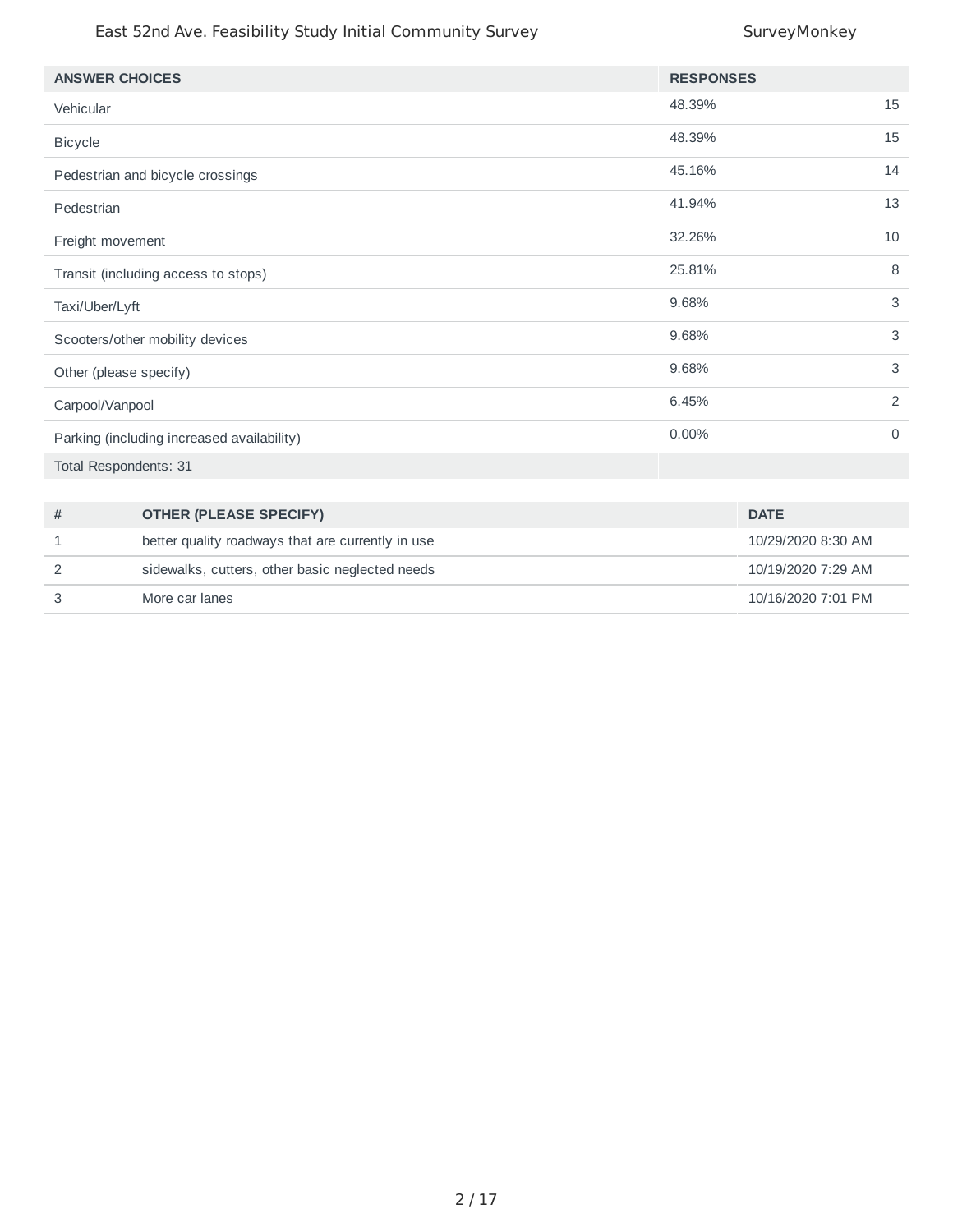## Q2 What about the existing transportation network is working well? (Select all that apply)



| <b>ANSWER CHOICES</b>                       | <b>RESPONSES</b> |                |
|---------------------------------------------|------------------|----------------|
| I don't think anything is working well      | 41.94%           | 13             |
| Low volume streets                          | 38.71%           | 12             |
| Easy access to I-70                         | 19.35%           | 6              |
| Other (please specify)                      | 19.35%           | 6              |
| Sidewalk system throughout the neighborhood | 16.13%           | 5              |
| Neighborhood park provisions                | 12.90%           | $\overline{4}$ |
| Available on-street parking                 | 6.45%            | 2              |
| Integration of multiple modes               | 6.45%            | 2              |
| Total Respondents: 31                       |                  |                |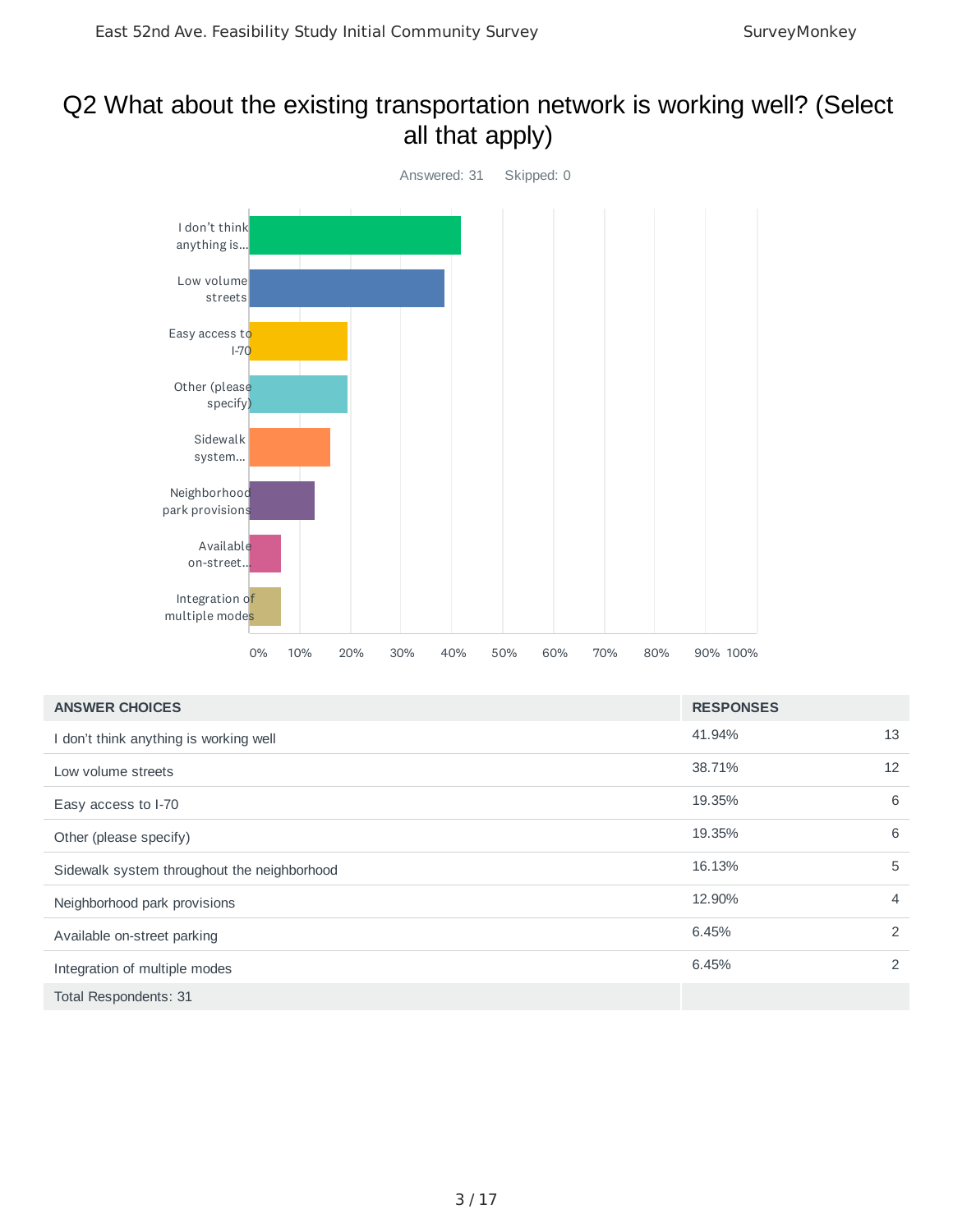| # | <b>OTHER (PLEASE SPECIFY)</b>                                                  | <b>DATE</b>         |
|---|--------------------------------------------------------------------------------|---------------------|
|   | understand that the city is in the process of improving the issues.            | 10/29/2020 8:30 AM  |
|   | never go there since there was no N Line station and the 48 bus is only hourly | 10/20/2020 11:04 AM |
|   | removal of onstreet parking                                                    | 10/19/2020 4:42 PM  |
|   | I-70 is a mess now - but it will be good when done                             | 10/19/2020 7:29 AM  |
| 5 | Losing access to 70 from York has been challenging.                            | 10/17/2020 7:18 AM  |
|   | A lot of re-done roads                                                         | 10/16/2020 8:52 PM  |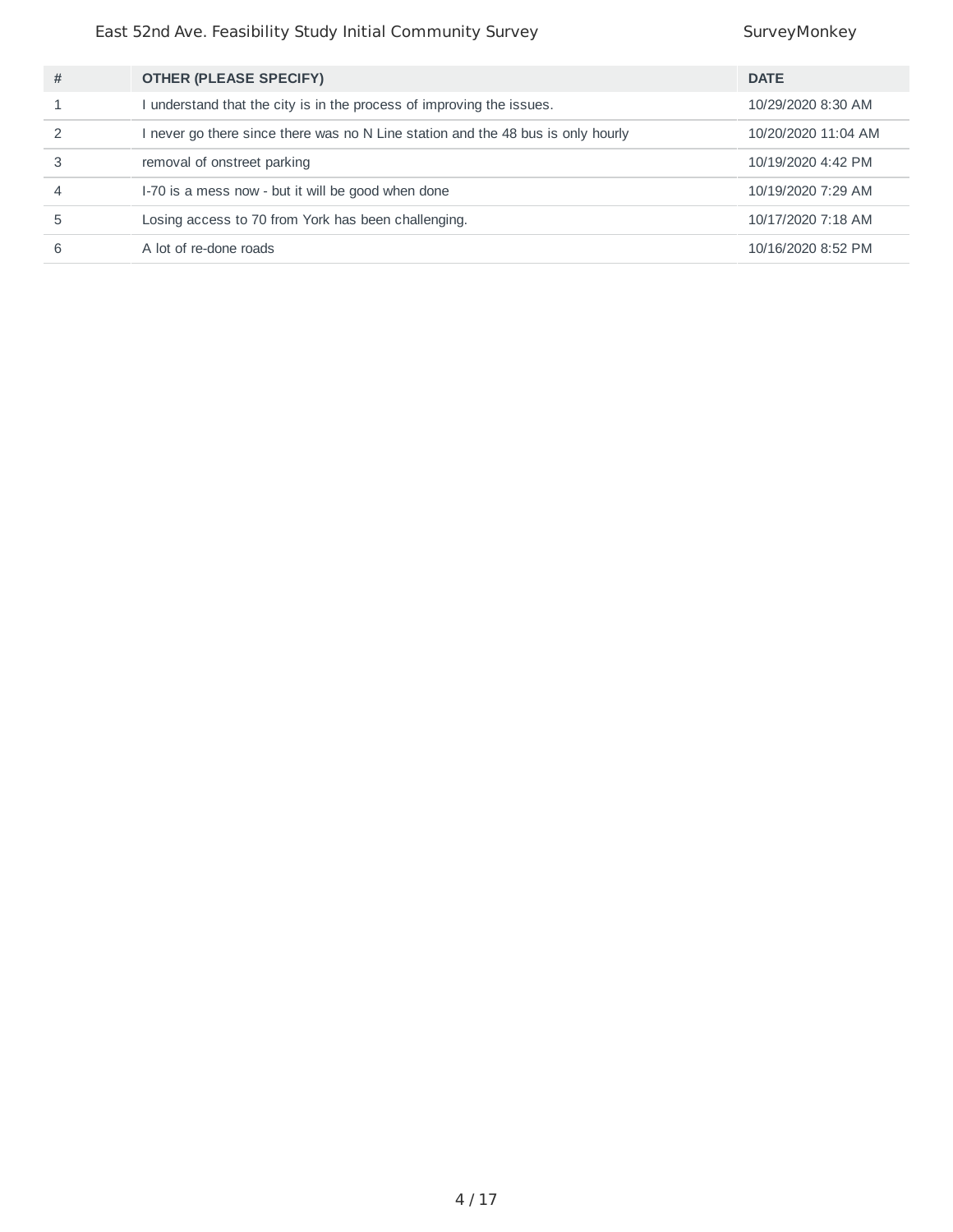### Q3 Which gaps are the most important to fill? (Select your top 3)



| <b>ANSWER CHOICES</b>                                                        | <b>RESPONSES</b> |                |
|------------------------------------------------------------------------------|------------------|----------------|
| Connectivity east of Colorado Blvd                                           | 46.67%           | 14             |
| Connectivity to bike facilities                                              | 46.67%           | 14             |
| Connectivity north along Brighton Blvd under the freight railroad to York St | 43.33%           | 13             |
| Direct connection from 52nd Ave to Brighton Blvd                             | 36.67%           | 11             |
| Connectivity to National Western Center Station                              | 33.33%           | 10             |
| Connectivity to transit stops                                                | 33.33%           | 10             |
| Connectivity east-west across the freight railroad on 52nd Ave               | 30.00%           | 9              |
| Connectivity to the south across I-70                                        | 30.00%           | 9              |
| Connectivity to west across river                                            | 23.33%           | $\overline{7}$ |
| Other (please specify)                                                       | 10.00%           | 3              |
| Total Respondents: 30                                                        |                  |                |

5 / 17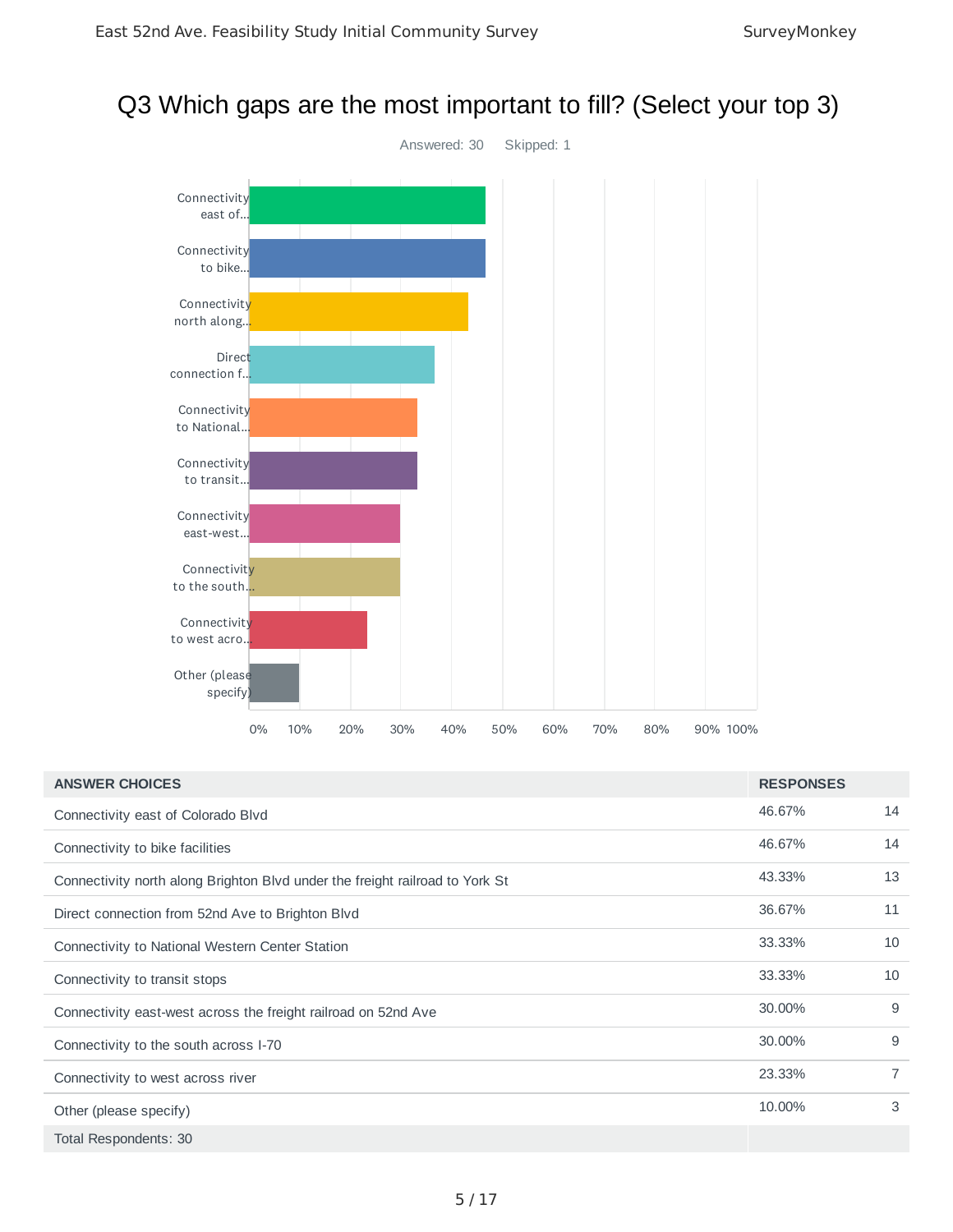| # | <b>OTHER (PLEASE SPECIFY)</b>                                                                                           | <b>DATE</b>         |
|---|-------------------------------------------------------------------------------------------------------------------------|---------------------|
|   | This would be a great solution but there will need to be improvements to 52nd ave. in order for<br>this to be workable. | 10/29/2020 8:30 AM  |
|   | Connectivity to the National Western Center                                                                             | 10/22/2020 11:55 AM |
|   | Exit ramp of 270 east exiting at vasquez north                                                                          | 10/16/2020 8:52 PM  |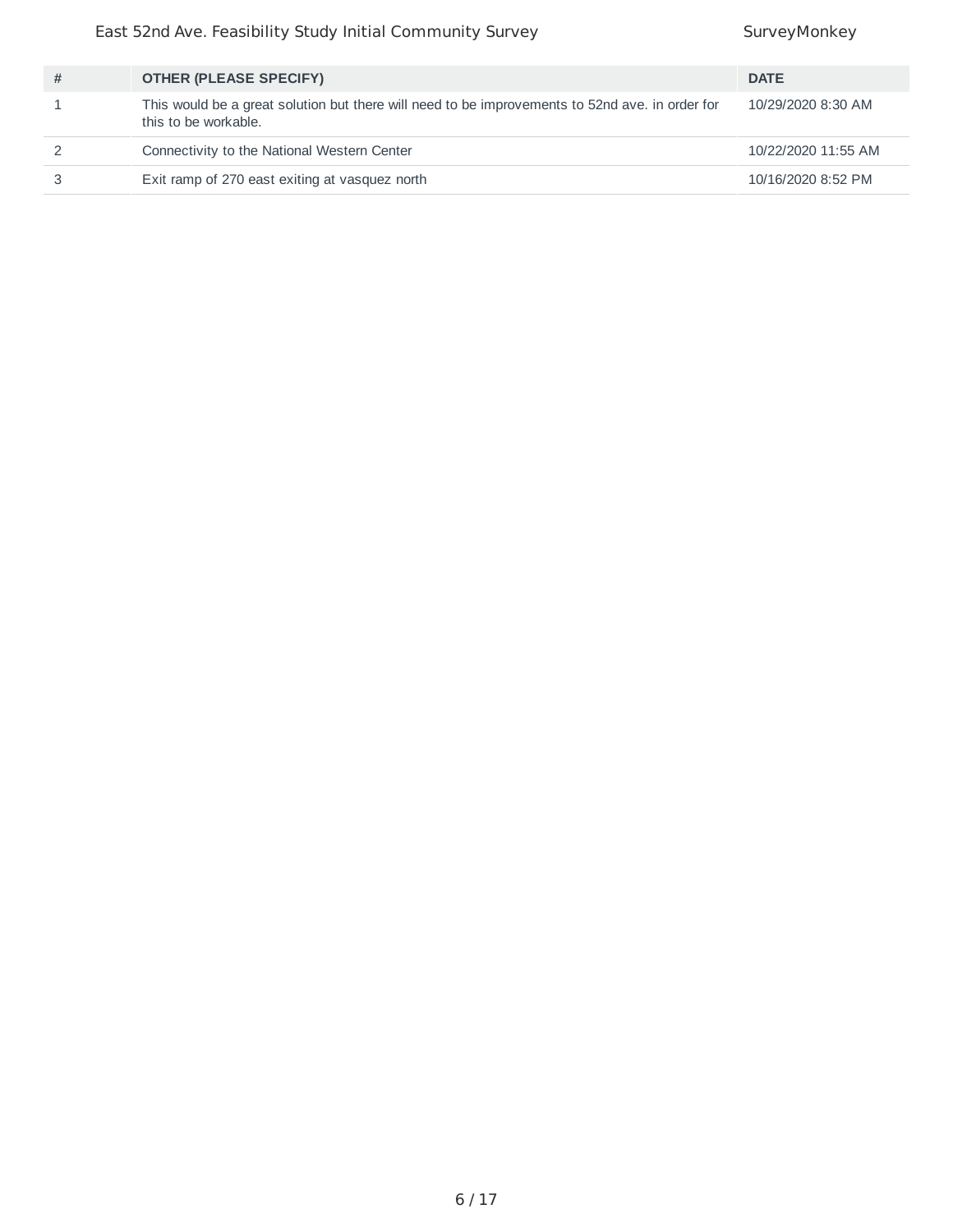## Q4 In Question 3 above, which mode of travel would you most like to see the gap filled to accommodate?



| <b>ANSWER CHOICES</b>           | <b>RESPONSES</b> |             |
|---------------------------------|------------------|-------------|
| Vehicular                       | 51.61%           | 16          |
| <b>Bicycle</b>                  | 48.39%           | 15          |
| Pedestrian                      | 38.71%           | 12          |
| Freight                         | 29.03%           | 9           |
| Transit                         | 25.81%           | 8           |
| Scooters/other mobility devices | 9.68%            | 3           |
| Other (please specify)          | 0.00%            | $\mathbf 0$ |
| Total Respondents: 31           |                  |             |

| <b>OTHER (PLEASE SPECIFY)</b> | <b>DATE</b> |
|-------------------------------|-------------|
| There are no responses.       |             |

7 / 17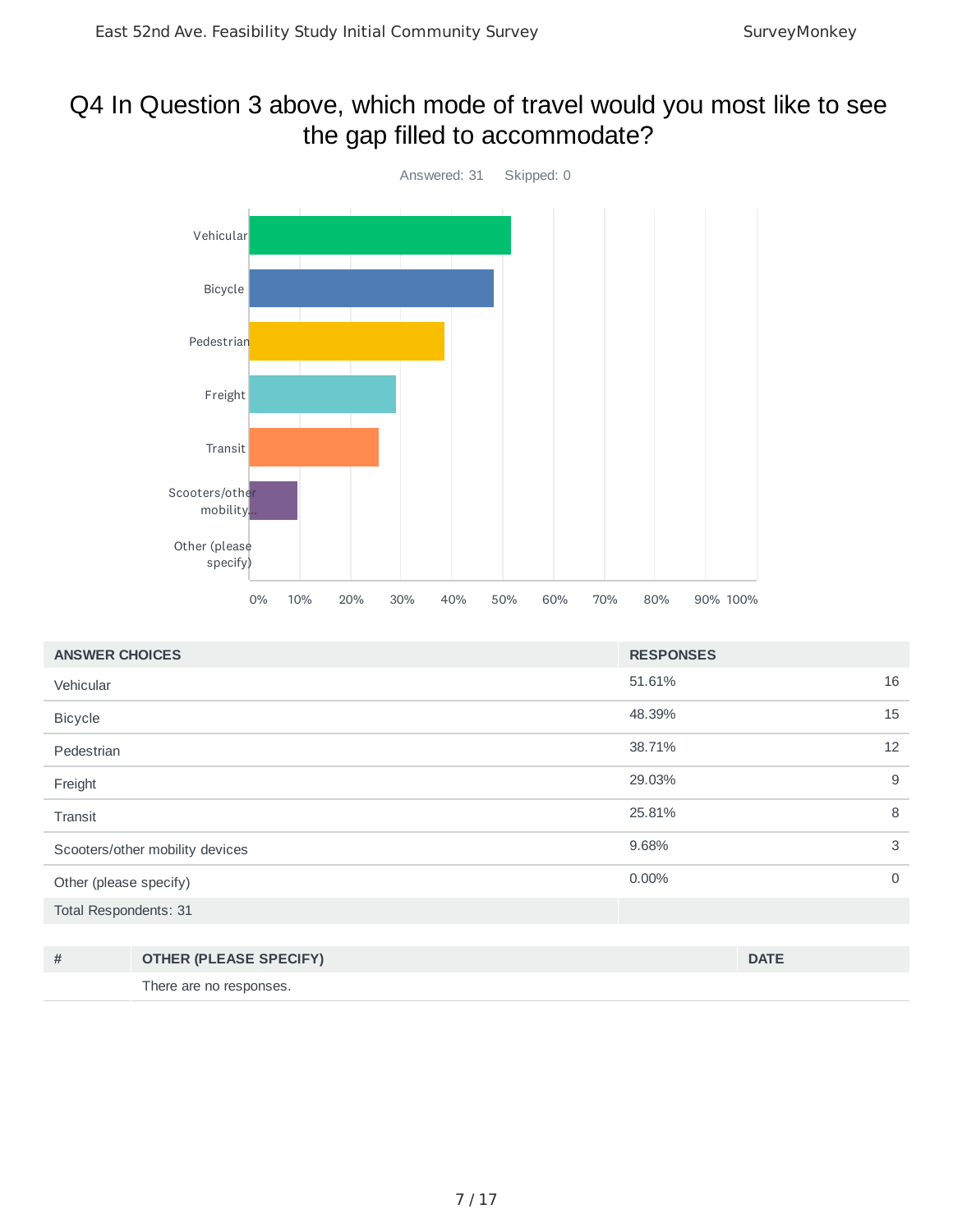### Q5 What direction or destination do you most commonly travel to?



| <b>ANSWER CHOICES</b> | <b>RESPONSES</b> |
|-----------------------|------------------|
| All directions        | 48.39%<br>15     |
| East                  | 16.13%<br>5      |
| West                  | 16.13%<br>5      |
| North                 | 3<br>9.68%       |
| South                 | 9.68%<br>3       |
| <b>TOTAL</b>          | 31               |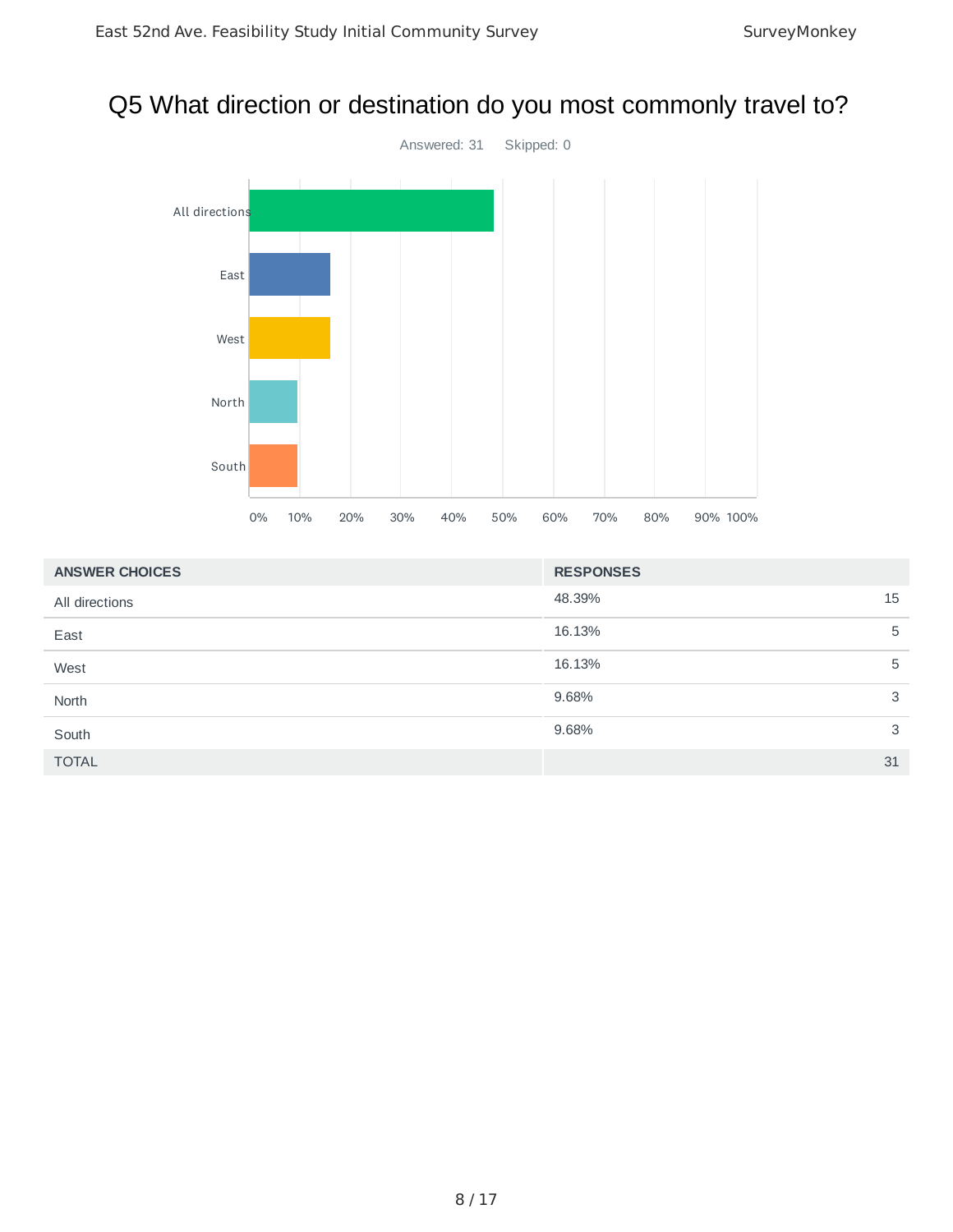### Q6 What are your most common destinations? (Select your top 3)

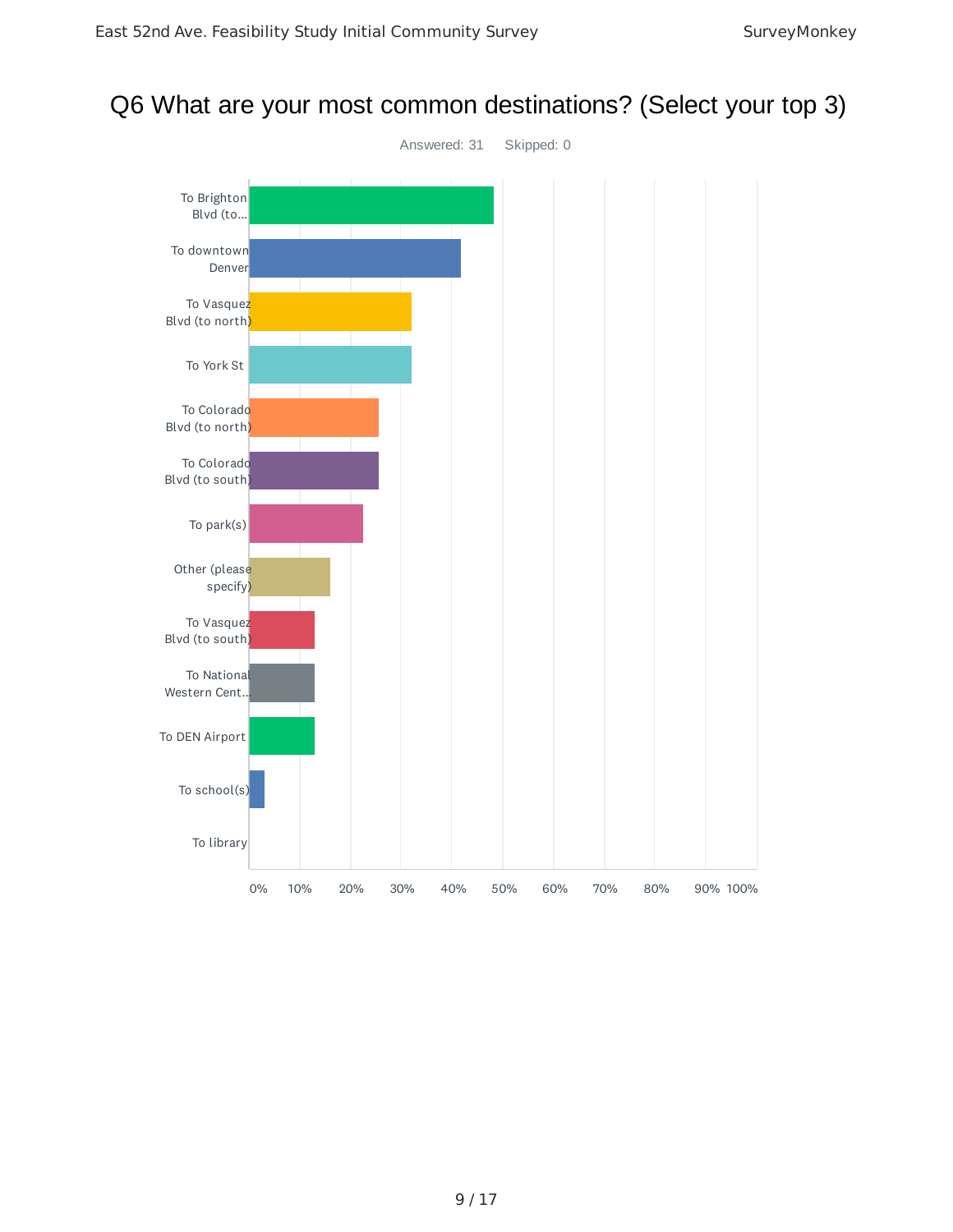| To Brighton Blvd (to downtown)     | 48.39% | 15             |
|------------------------------------|--------|----------------|
| To downtown Denver                 | 41.94% | 13             |
| To Vasquez Blvd (to north)         | 32.26% | 10             |
| To York St                         | 32.26% | 10             |
| To Colorado Blvd (to north)        | 25.81% | 8              |
| To Colorado Blvd (to south)        | 25.81% | 8              |
| To park(s)                         | 22.58% | $\overline{7}$ |
| Other (please specify)             | 16.13% | $\mathbf 5$    |
| To Vasquez Blvd (to south)         | 12.90% | $\overline{4}$ |
| To National Western Center Station | 12.90% | $\overline{4}$ |
| To DEN Airport                     | 12.90% | $\overline{4}$ |
| To school(s)                       | 3.23%  | $\mathbf{1}$   |
| To library                         | 0.00%  | $\mathbf 0$    |
| Total Respondents: 31              |        |                |

| # | <b>OTHER (PLEASE SPECIFY)</b>   | <b>DATE</b>         |
|---|---------------------------------|---------------------|
|   | West to I-25 Interchange        | 10/22/2020 11:55 AM |
| 2 | customers along the Front Range | 10/20/2020 1:15 PM  |
| 3 | Shops near 36th & Quebec        | 10/20/2020 11:04 AM |
| 4 | all over metro area             | 10/19/2020 7:29 AM  |
| 5 | V.A. in Aurora                  | 10/16/2020 8:52 PM  |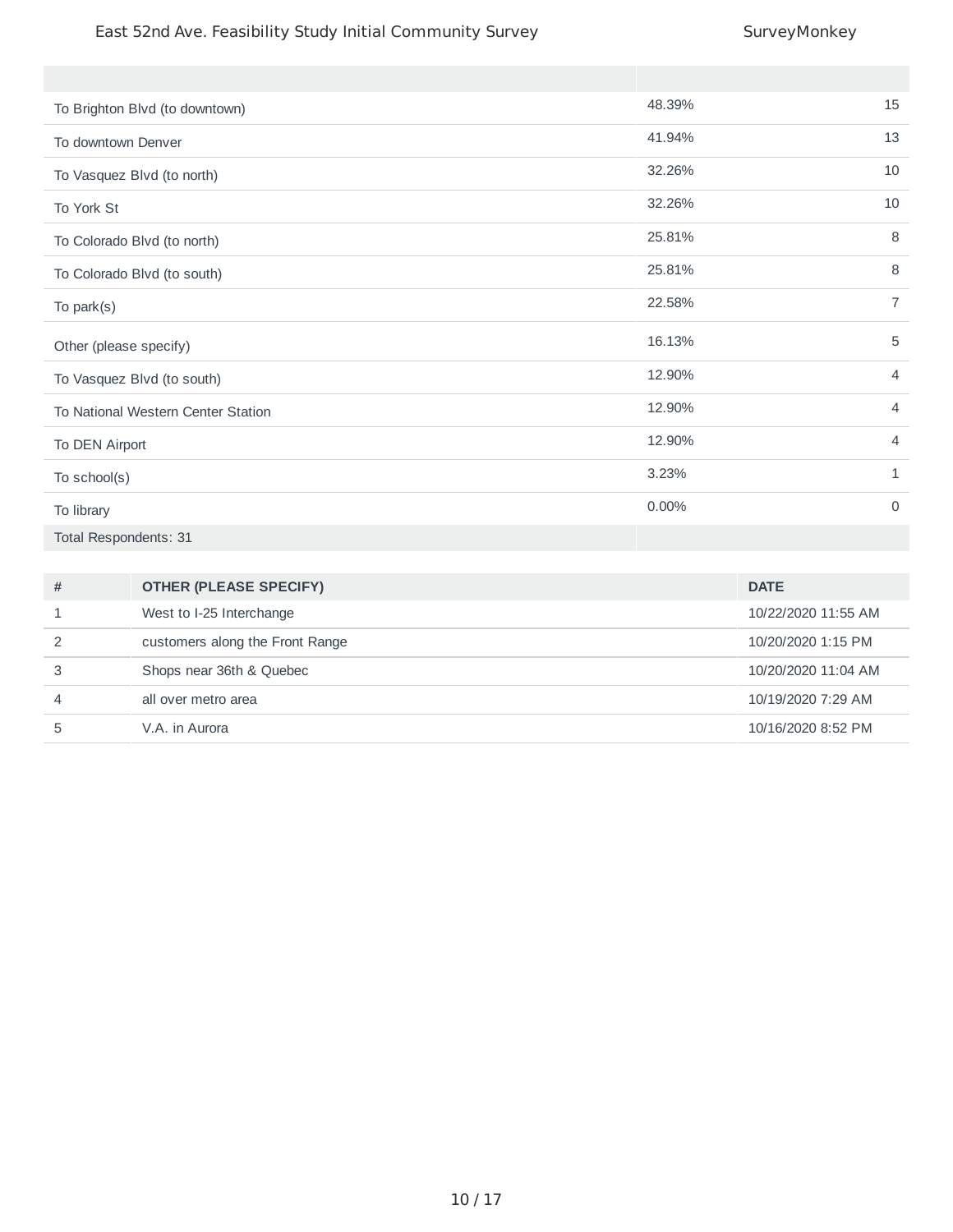# Q7 Is the local network or regional connectivity more important?



| <b>ANSWER CHOICES</b> | <b>RESPONSES</b> |    |
|-----------------------|------------------|----|
| Local                 | 60.00%           | 18 |
| Regional              | 40.00%           | 12 |
| <b>TOTAL</b>          |                  | 30 |
|                       |                  |    |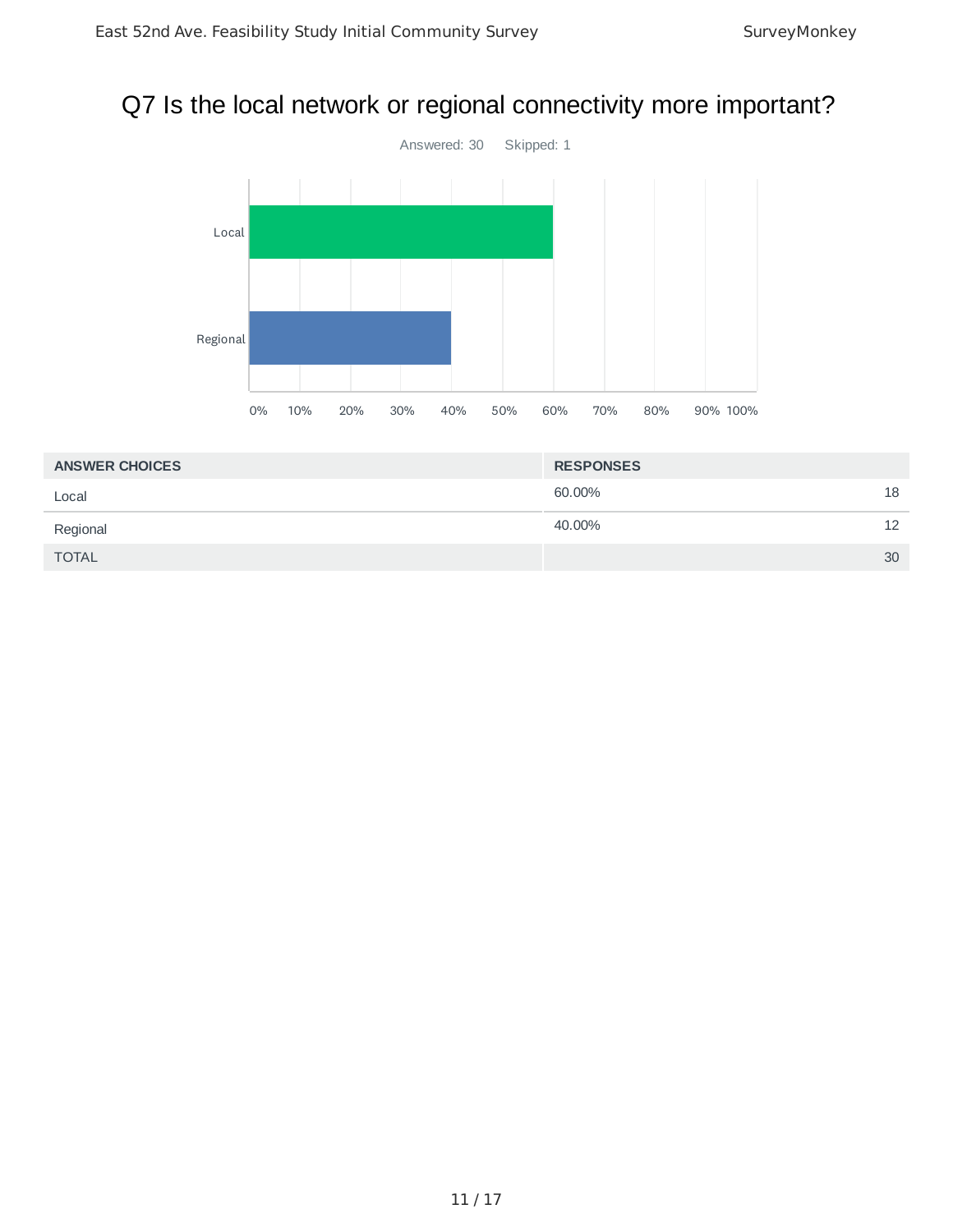## Q8 How important is fixing the existing narrow, low clearance underpass beneath the freight rail line immediately northeast of the Riverside Cemetery at the intersection at Brighton Boulevard & York Street?



| <b>ANSWER CHOICES</b> | <b>RESPONSES</b> |    |
|-----------------------|------------------|----|
| Extremely important   | 51.61%           | 16 |
| Moderately important  | 19.35%           | 6  |
| Of no concern         | 19.35%           | 6  |
| Little concern        | 9.68%            | 3  |
| <b>TOTAL</b>          |                  | 31 |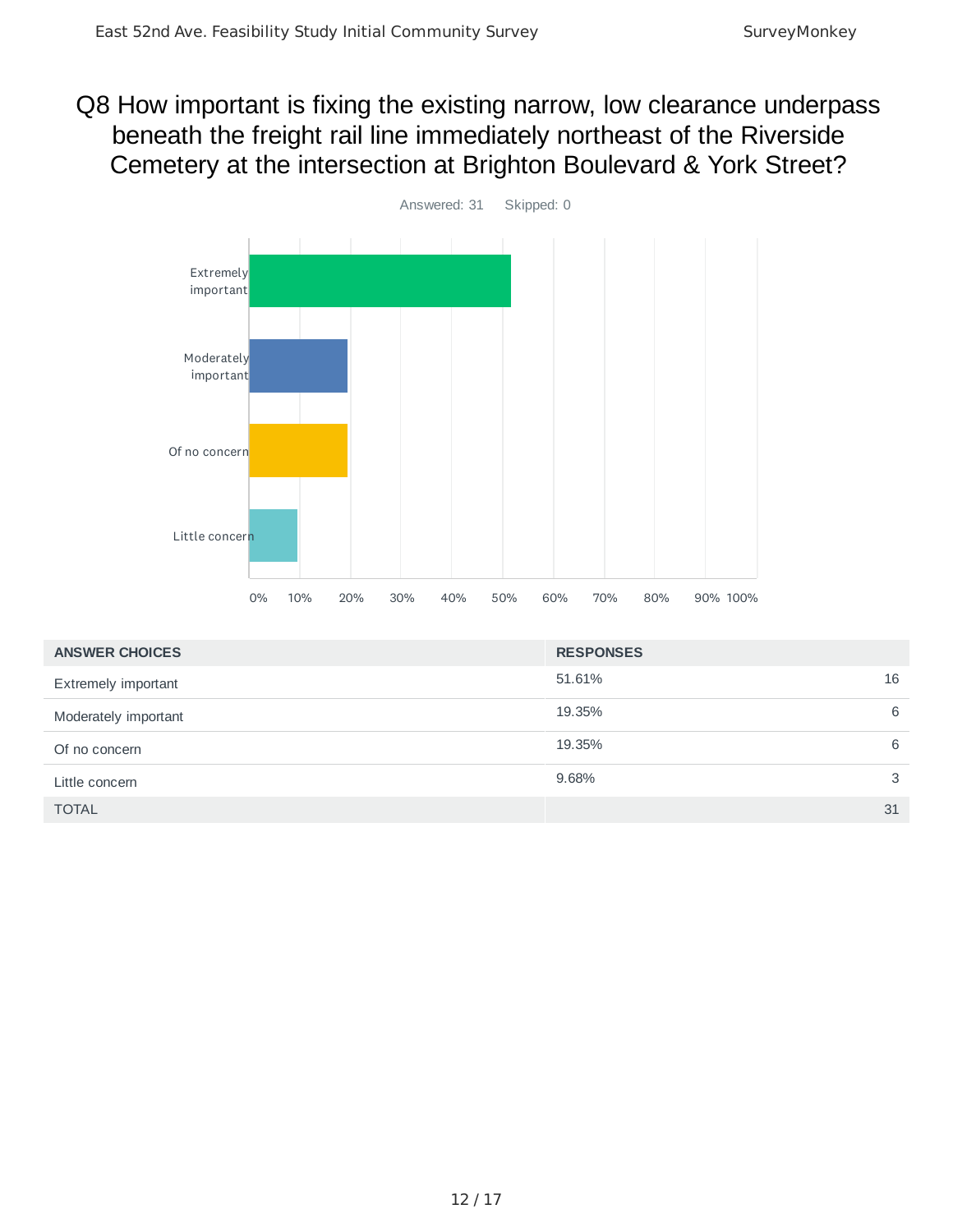# Q9 How important is providing an additional crossing of the freight railroad tracks on 52nd Avenue between Milwaukee Street and Thompson Court in addition to the existing roadway crossing at York Street (at-grade) and the 47th Avenue pedestrian/bicycle bridge?



| <b>ANSWER CHOICES</b>      | <b>RESPONSES</b> |                 |
|----------------------------|------------------|-----------------|
| <b>Extremely important</b> | 50.00%           | 15              |
| Moderately important       | 40.00%           | 12 <sup>2</sup> |
| Little concern             | 6.67%            | 2               |
| Of no concern              | 3.33%            |                 |
| <b>TOTAL</b>               |                  | 30              |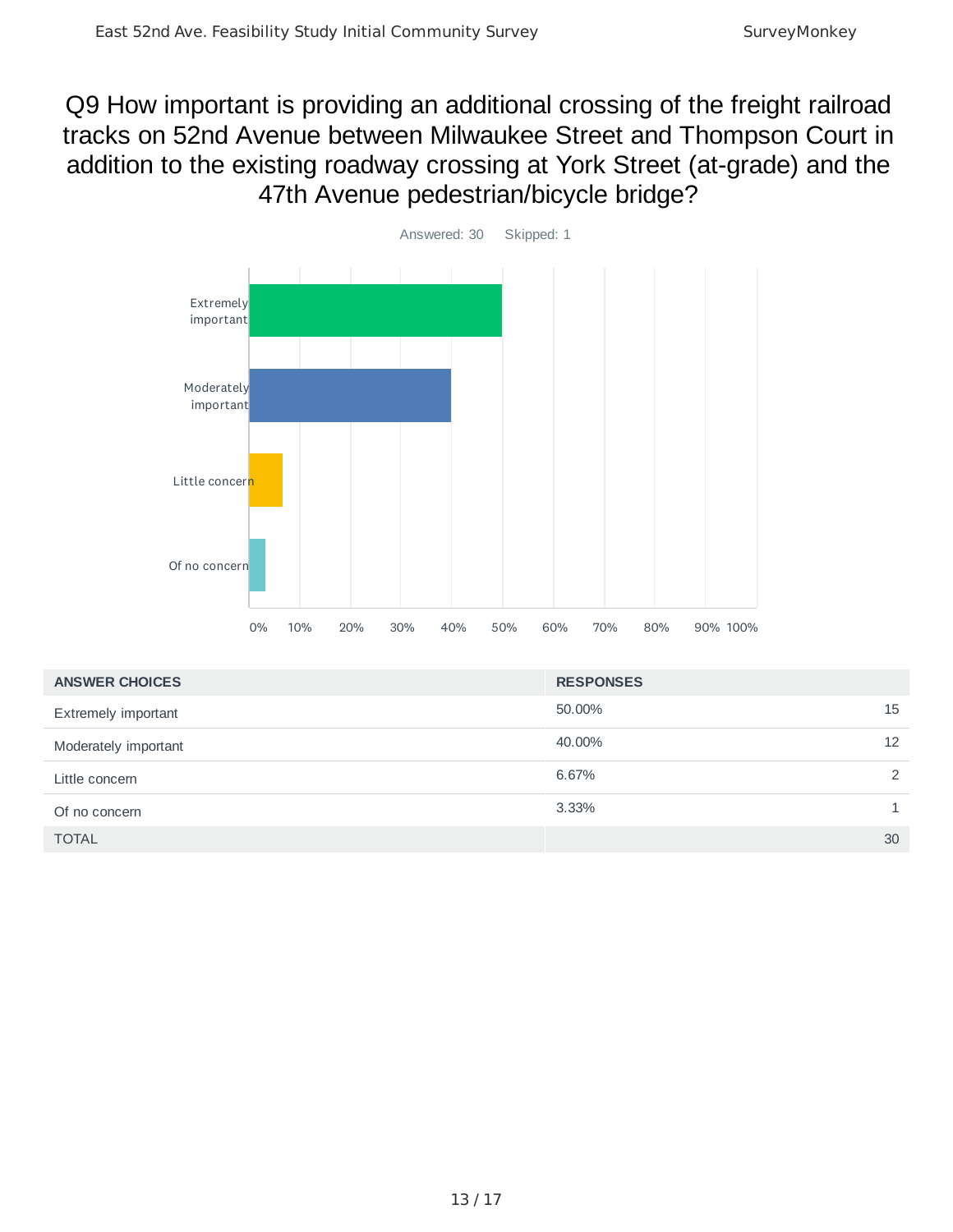### Q10 What roads and intersections in the area cause the most concern, and why?

Answered: 18 Skipped: 13

| #              | <b>RESPONSES</b>                                                                                                                                                                                                                                                                                                                                                                                                         | <b>DATE</b>         |
|----------------|--------------------------------------------------------------------------------------------------------------------------------------------------------------------------------------------------------------------------------------------------------------------------------------------------------------------------------------------------------------------------------------------------------------------------|---------------------|
| $\mathbf{1}$   | The area in front of LTR will need a red light that is controlled by LTR due to their constant<br>crossing of 52nd Ave when backing into the docks. Other than that, maybe a 4 way stop at<br>Cook Street.                                                                                                                                                                                                               | 10/29/2020 8:30 AM  |
| 2              | the vasquez/colorado interchange                                                                                                                                                                                                                                                                                                                                                                                         | 10/23/2020 1:29 PM  |
| 3              | Brighton and Race St/Race Ct. - As the national Western Center Improvements continue,<br>vehicular traffic coming along Brighton Blvd and traffic heading west on 52nd, will increasingly<br>have the new facilities on National Western Drive as their destination. The Current<br>configuration of the Brighton Blvd and Race St/Race Ct. intersection is not set up to safely<br>handle any increase in traffic flow. | 10/22/2020 11:55 AM |
| 4              | York and Brighton Blvd (Freight rail LOW bridge)                                                                                                                                                                                                                                                                                                                                                                         | 10/20/2020 1:15 PM  |
| 5              | low clearance underpass, Brighton Boulevard & York Street                                                                                                                                                                                                                                                                                                                                                                | 10/20/2020 11:14 AM |
| 6              | Need for speed limit signage and turn lane demarcation at 52nd and Colorado. Speeding autos<br>pose safety issues. Speed limit signage and traffic enforcement needed. May need additional<br>stop sign on 52nd to slow traffic,                                                                                                                                                                                         | 10/20/2020 8:54 AM  |
| $\overline{7}$ | any roads that have to cross rail lines                                                                                                                                                                                                                                                                                                                                                                                  | 10/19/2020 3:15 PM  |
| 8              | Bridge on Brighton north of the cemetery for both pedestrians and cyclist                                                                                                                                                                                                                                                                                                                                                | 10/19/2020 3:13 PM  |
| 9              | 58th and Franklin, no room for turning trucks!                                                                                                                                                                                                                                                                                                                                                                           | 10/19/2020 2:51 PM  |
| 10             | The lack of 52nd Ave running from Colorado Blvd to Brighton.                                                                                                                                                                                                                                                                                                                                                             | 10/19/2020 7:29 AM  |
| 11             | Vasquez and 170. Too much traffic and wait times.                                                                                                                                                                                                                                                                                                                                                                        | 10/19/2020 7:11 AM  |
| 12             | Steele and I70 intersection is chaos and dangerous, especially for pedestrians. Colorado Blvd<br>crossing is dangerous anywhere north of I70. It also takes a long time to cross intersections<br>due to high speed traffic and not enough traffic lights.                                                                                                                                                               | 10/17/2020 11:42 AM |
| 13             | The area of Brighton Blvd and I 70. The whole area is a mess, especially for pedestrian and<br>bicycle roadway users.                                                                                                                                                                                                                                                                                                    | 10/17/2020 11:14 AM |
| 14             | The intersection of Vasquez & 60th Avenue. Traffic doesn't flow well and it's a confusing<br>intersection.                                                                                                                                                                                                                                                                                                               | 10/17/2020 8:15 AM  |
| 15             | Steele and Vasquez onto 70                                                                                                                                                                                                                                                                                                                                                                                               | 10/17/2020 7:18 AM  |
| 16             | 38th and Marion-only route to Brighton blvd and I-70 to/from Cole/RiNo                                                                                                                                                                                                                                                                                                                                                   | 10/16/2020 11:47 PM |
| 17             | I 25 South to exit ramp 270 East - Busy and dangerous-traffic flow-on ramp/merging. 270 East<br>to exit ramp vasquez North - congested and dangerous-traffic flow-on ramp.                                                                                                                                                                                                                                               | 10/16/2020 8:52 PM  |
| 18             | 48th Avenue                                                                                                                                                                                                                                                                                                                                                                                                              | 10/16/2020 8:17 PM  |
|                |                                                                                                                                                                                                                                                                                                                                                                                                                          |                     |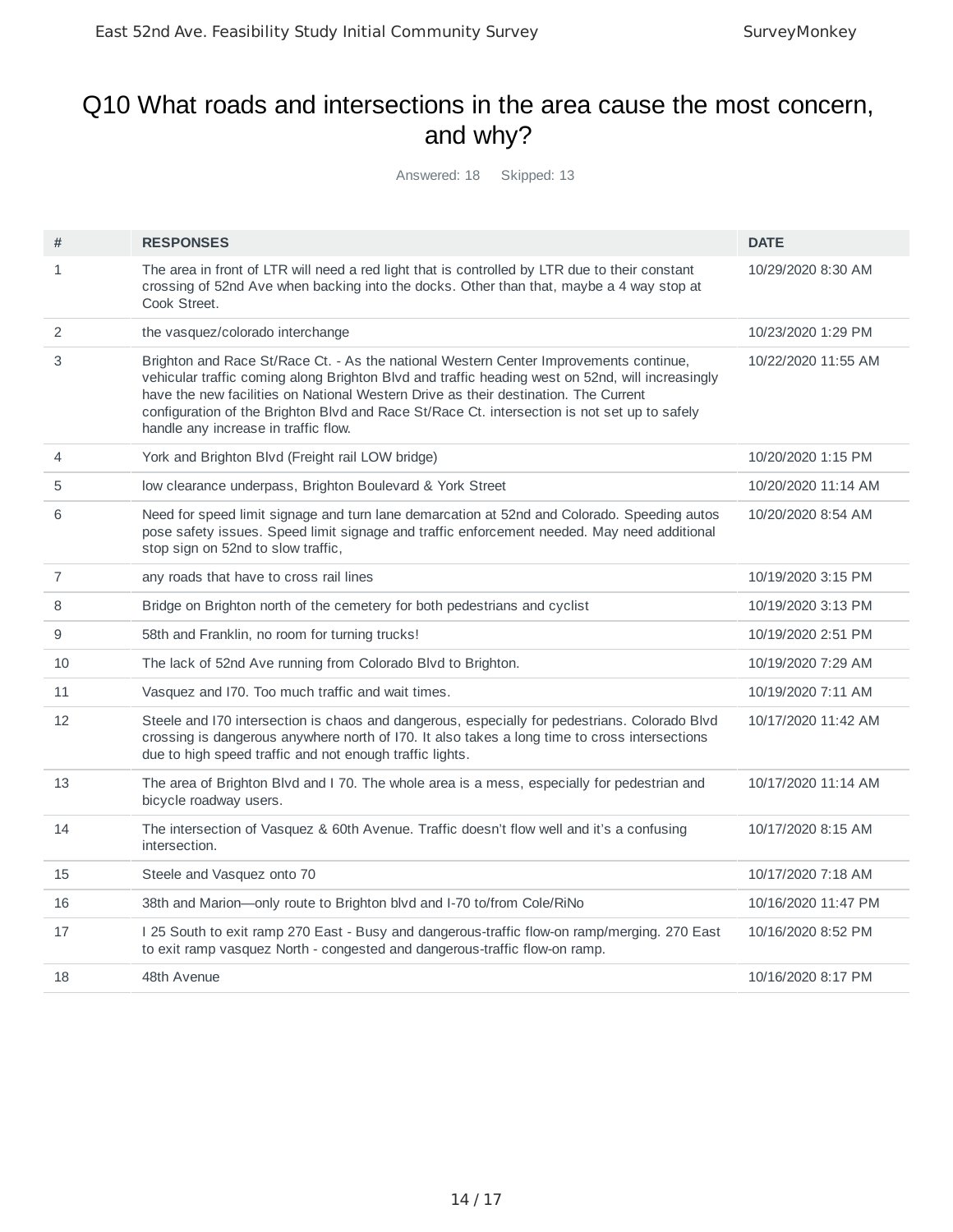### Q11 What neighborhood improvements are most important to you?

Answered: 20 Skipped: 11

| #              | <b>RESPONSES</b>                                                                                                                                                                                                                                                                                | <b>DATE</b>         |
|----------------|-------------------------------------------------------------------------------------------------------------------------------------------------------------------------------------------------------------------------------------------------------------------------------------------------|---------------------|
| $\mathbf{1}$   | The rail road crossing at 48th street between Colorado and Brighton needs to be completely<br>torn out and redone properly. This is a hazard and will only get much worse in the next year<br>with the detours due to the 1-70 construction.                                                    | 10/29/2020 8:30 AM  |
| 2              | bike lanes and connectivity                                                                                                                                                                                                                                                                     | 10/23/2020 1:29 PM  |
| 3              | Adequate signage to direct people to and from the National Western Center. This would aid in<br>keeping people from detouring off or parking on side streets                                                                                                                                    | 10/22/2020 11:55 AM |
| 4              | Connecting the 39th greenway to the platte river bikeway                                                                                                                                                                                                                                        | 10/20/2020 3:48 PM  |
| 5              | 52nd west to east connection                                                                                                                                                                                                                                                                    | 10/20/2020 11:14 AM |
| 6              | Sidewalks & pedestrian crossings                                                                                                                                                                                                                                                                | 10/20/2020 11:04 AM |
| $\overline{7}$ | Improving bike lanes by making them protected from cars and rezoning to allow gentle density<br>and improved retail opportunities                                                                                                                                                               | 10/20/2020 8:28 AM  |
| 8              | easier access in all directins                                                                                                                                                                                                                                                                  | 10/19/2020 3:15 PM  |
| 9              | <b>York Street</b>                                                                                                                                                                                                                                                                              | 10/19/2020 3:13 PM  |
| 10             | 58th and Franklin both need to be widened                                                                                                                                                                                                                                                       | 10/19/2020 2:51 PM  |
| 11             | sidewalks, curbs, gutters, drainage, all the basics                                                                                                                                                                                                                                             | 10/19/2020 7:29 AM  |
| 12             | Better Parks.                                                                                                                                                                                                                                                                                   | 10/19/2020 7:11 AM  |
| 13             | Globeville                                                                                                                                                                                                                                                                                      | 10/17/2020 11:42 AM |
| 14             | Pedestrian and bicycle roadway user safety. A safe connection to the Platte River Greenway<br>Trail needs to be provided. Bikeways to downtown with minimal stop signs needs to be<br>provided. Good/safe bicycle / pedistrian access to the new N-Line Commuter train needs to be<br>improved. | 10/17/2020 11:14 AM |
| 15             | Bicycle travel and ease of entering downtown both by bicycle and car.                                                                                                                                                                                                                           | 10/17/2020 8:15 AM  |
| 16             | Sidewalk improvements                                                                                                                                                                                                                                                                           | 10/17/2020 7:18 AM  |
| 17             | Parks, roads and bike lanes, road safety, ie stop signs and crosswalks                                                                                                                                                                                                                          | 10/16/2020 11:47 PM |
| 18             | We need to open up more shelters for the homeless, it's getting out of hand in some areas<br>especially around RTD bus stops and intersections unfortunately, but they have to go/live<br>somewhere.                                                                                            | 10/16/2020 8:52 PM  |
| 19             | Ped and Bike connections to local and regional recreational areas.                                                                                                                                                                                                                              | 10/16/2020 8:17 PM  |
| 20             | Connected Pedestrian and Bike lanes                                                                                                                                                                                                                                                             | 10/16/2020 5:51 PM  |
|                |                                                                                                                                                                                                                                                                                                 |                     |